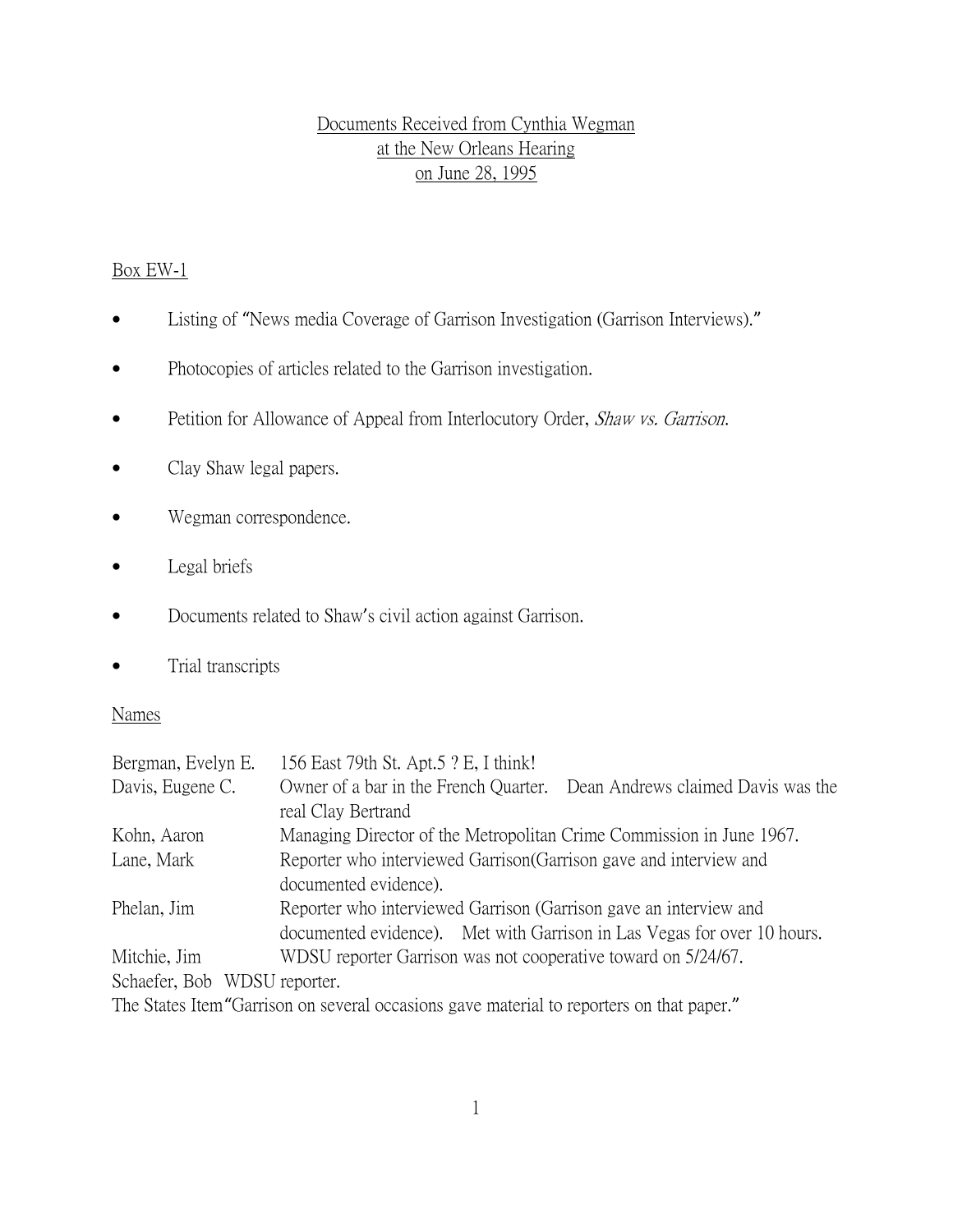## Box EW-2

- Various transcripts of interviews by Garrison's office.
- Photocopies of Garrison's investigation files made by Gurvich and turned over to the Shaw defense team when Gurvich quit Garrison in disgust.
- Notes on the State Witnesses
- Autopsy report of David Ferrie.
- Listing of people who knew David Ferrie.
- Background Investigation on David Ferrie dated November, 1962 May 1963.
- A listing of Warren Report Witnesses with affidavits.
- Statement by Cedric and Oneda Von Rolleston that they saw Oswald and Shaw together in October, 1963 at the Bentley Hotel in Louisiana.
- A copy of portions of a conversation that took place on November 18, 1963 in Miami by members of a State's Rights Party. This portion of the transcript reveals the discussion on how to kill President Kennedy. This is the same way the President was actually killed in Dallas later that same month.
- Memoranda addressed to District Attorney Garrison.
- Interview with David Ferrie conducted by Andrew Sciambra and Louis Ivon on February 18, 1967.
- Interview of James Lewallen conducted by James L. Alcock, Assistant District Attorney and in the presence of George Piazza , Lewallen's attorney.
- Statement of Alvin R. Beaubouef regarding David Ferrie.
- Statement of Mrs. Corrine Verges Villard regarding Ruby and Oswald.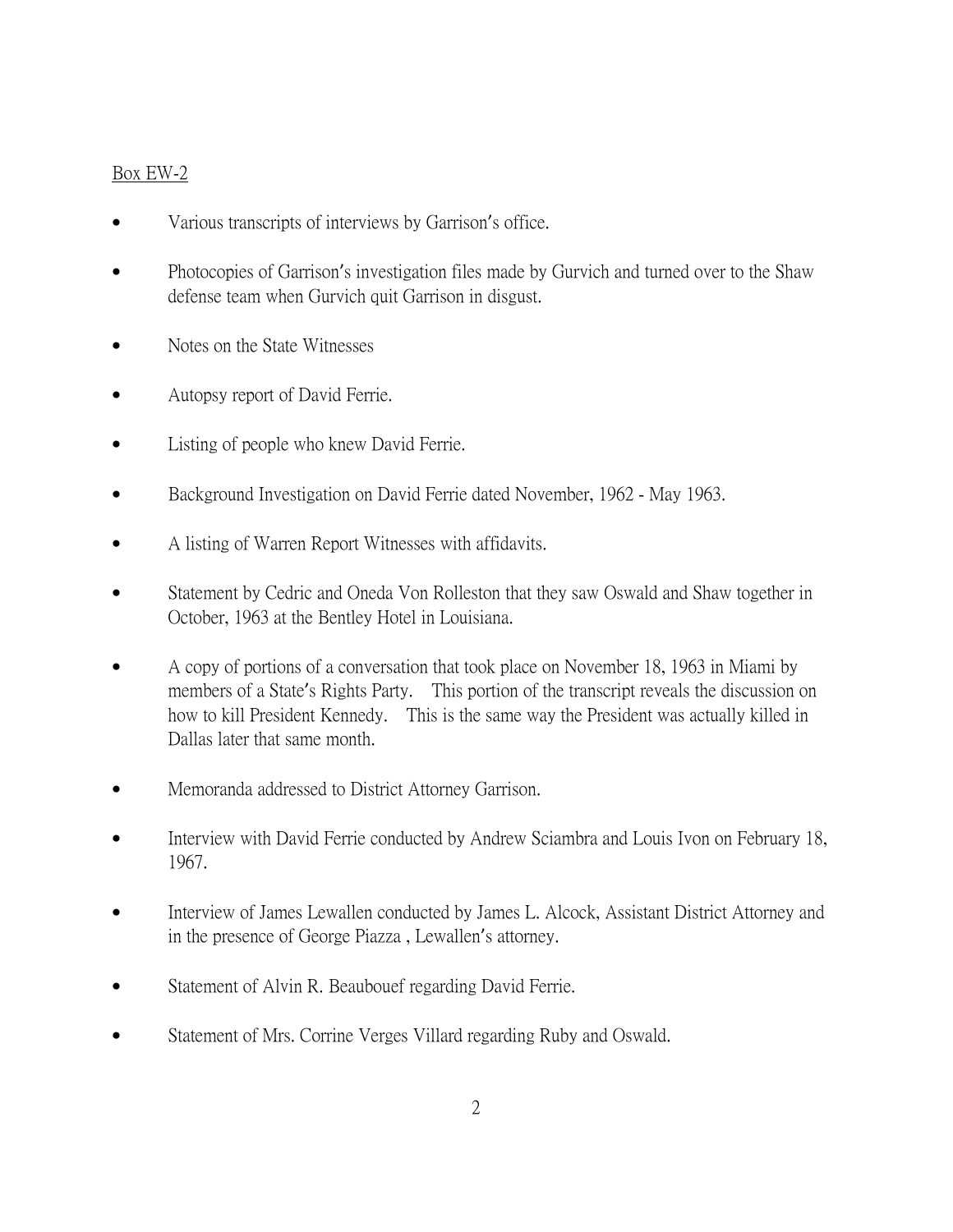- Statement of David F. Lewis, Jr., former employee of Guy Bannister.
- Minutes from The New Orleans Young Republicans Executive Board Meetings (various dates in 1965).
- Photocopies of FBI Reports on various individuals, one of which was David Ferrie.
- LHO Claims for Unemployment Insurance Benefits.
- A listing of "Kennedy Assassination: Classified Documents in Archives," dated March 1967, with one page titled, "Missing" Files In The Archives.
- Western Union Telegrams to Mrs. Marlene Novel from Gordon.
- Louisiana District Attorney's Office Interview with Barry Parrott
- Transcript of Preliminary Hearing testimony of Perry Russo.
- Transcript of Perry Russo Hypnotism sessions  $1 \& 2$ .
- District Attorney's Office interview with Alvin Beaubouef.
- Handwritten notes (in Ink) titled, "Guy Banister," & "Employees of Guy Banister". Listing of Banister and employees with notes on each about their relationship to Banister and information on possible locations of Banister files.
- Transcript of Guy Banister testimony at Eastern Airlines Hearing, Miami, July, 1963.

#### Box EW-3

- 2 Folders labeled Dean Andrews Typed questions for Andrews (Defense Witness) FBI Reports on Dean Andrews from 1963
- 1 Folder labeled Alvin R. Beaubouef Affidavit Memo to Giarrusso (Superintendent of Police, N.O.) from Presly Trosciair (Deputy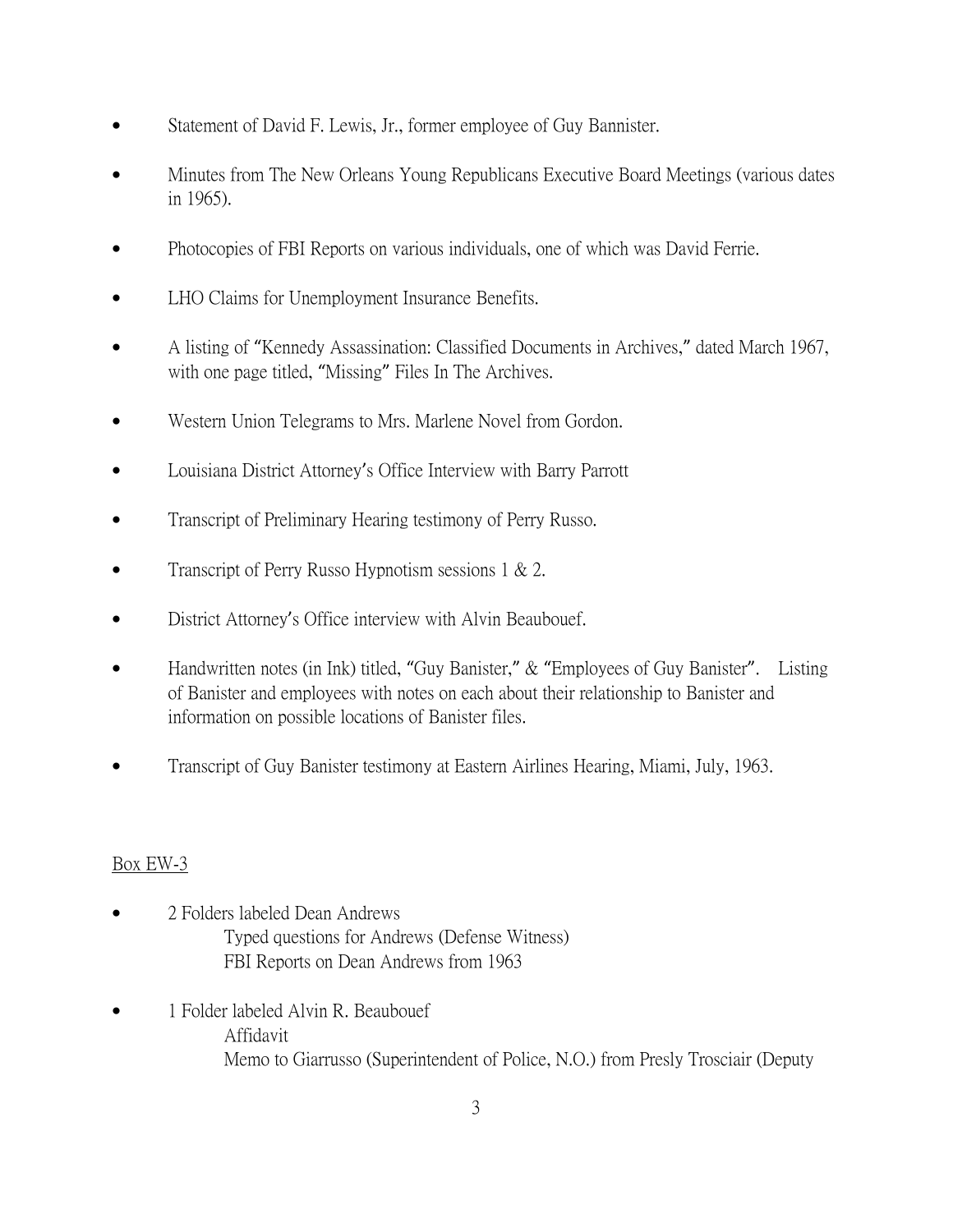Superintendent of Police, N.O) reporting information gathered during an inquiry into allegations that Alvin Beaubouef made. Polygraph Examination Report of Alvin R. Beaubouef, dated 5/10/67 and marked confidential.

- 1 Folder labeled Tom Bethell Diary "Excerpts from Diary kept while working in the District Attorneys office during the investigation of Kennedy's assassination."
- 1 Folder labeled Bradley Referring to Edgar Eugene Bradley
- 1 Folder labeled Breitner Referring to Thomas C. Breitner
- 1 folder labeled Julian Buznedo containing a copy of a transcript of a conversation between Hugh Aynesworth and Julian Buznedo on 3/18/1967.
- 1 Folder labeled Vernon Bundy Various correspondence memo dated 4/20/67 from Garrison to William Gurvich regarding Vernon Bundy's interview of 3/16/67. Typed notes on the Cross-Examination of Vernon Bundy dated 1/15/69. Photo, New Orleans Police File, and FBI Disposition Sheet of Vernon Bundy.
- 1 Folder labeled Carlos Bringuier and Carlos Qurioga.
- 1 Folder labeled John Cancler.
- 1 Folder labeled Eugene C. Davis.
- 1 Folder labeled Dr. C. D. Dwyer
- 1 Folder labeled David W. Ferrie Multiple Background Investigation on Ferrie. Copies of photographs and articles related to Ferrie. 1 Photograph labeled on the back from left to right as "Unknown - Bob Brannon - Fritz Paul - Clay Shaw- Jeff Biddison - Wynn Pearce (kneeling)".
- 1 folder labeled Darrell Wayne Garner.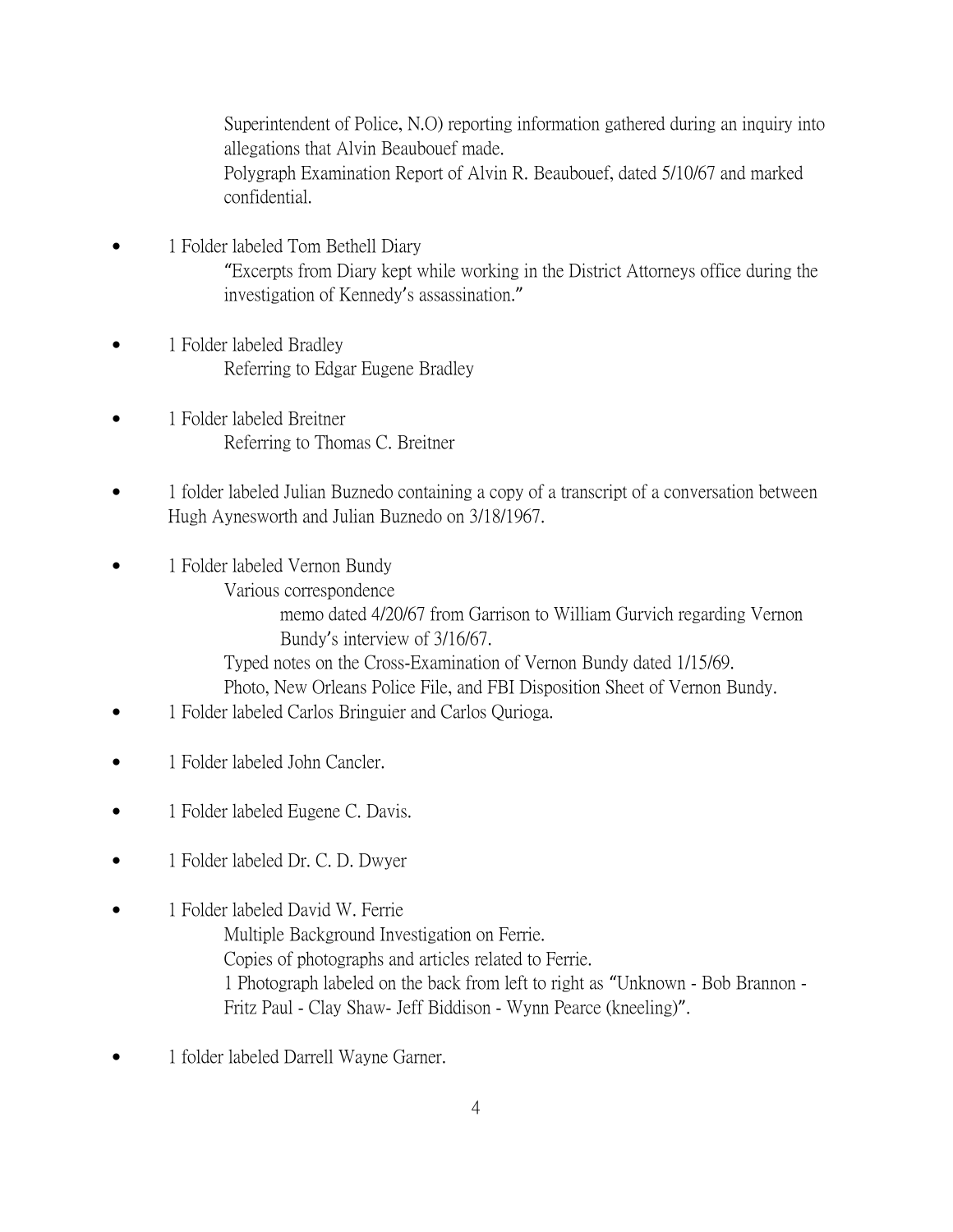Correspondence from Hugh Aynesworth to Edward Wegman relaying that Garner stated seeing Tippit, Oswald, Ruby, and a white haired man in the Carousel Club in 1963, "(apparently THE plot to kill the president)".

- 1 Folder labeled Eva Grant. Correspondence between Grant and Wegman.
- 1 Folder labeled Gurvich Interview. 1 typed page labeled "Tape #3 - Page 1 Gurvich conference 8/29/67".
- 1 Folder labeled Clyde Johnson.
- 1 folder labeled Don Merrill Jordan. Statement saying he hung out with Perry Russo in 1962-1963.
- 1 Folder labeled Wm. Gurvich Memo to Garrison on Vernon Bundy Laboratory Report on Gurvich's polygraph examination. Copies of transcripts of conference dated 8/29/67 tape #2 & #3.
- 1 Folder labeled Aloysius J. Habighorst Newspaper articles Affidavit
- 1 Folder labeled Jurors Press Interviews "Press Interviews of the Jury Immediately following the Acquittal of Clay L. Shaw on March 1, 1969."
- 1 Folder labeled Mark Lane A transcript titled, "The Working Press." A transcript of an interview with Mark Lane titled, "Closeup." Various magazine articles about Mark Lane Letter dated 1/15/64, from Newton Fulbright to Dick regarding Mark Lane.
- 1 Folder labeled Jack Martin.
- 1 Folder labeled Patrick Layton Martens Roommate of David Ferrie. Interview of Martens dated 2/7/69. Interview of Martens dated 1/15/68.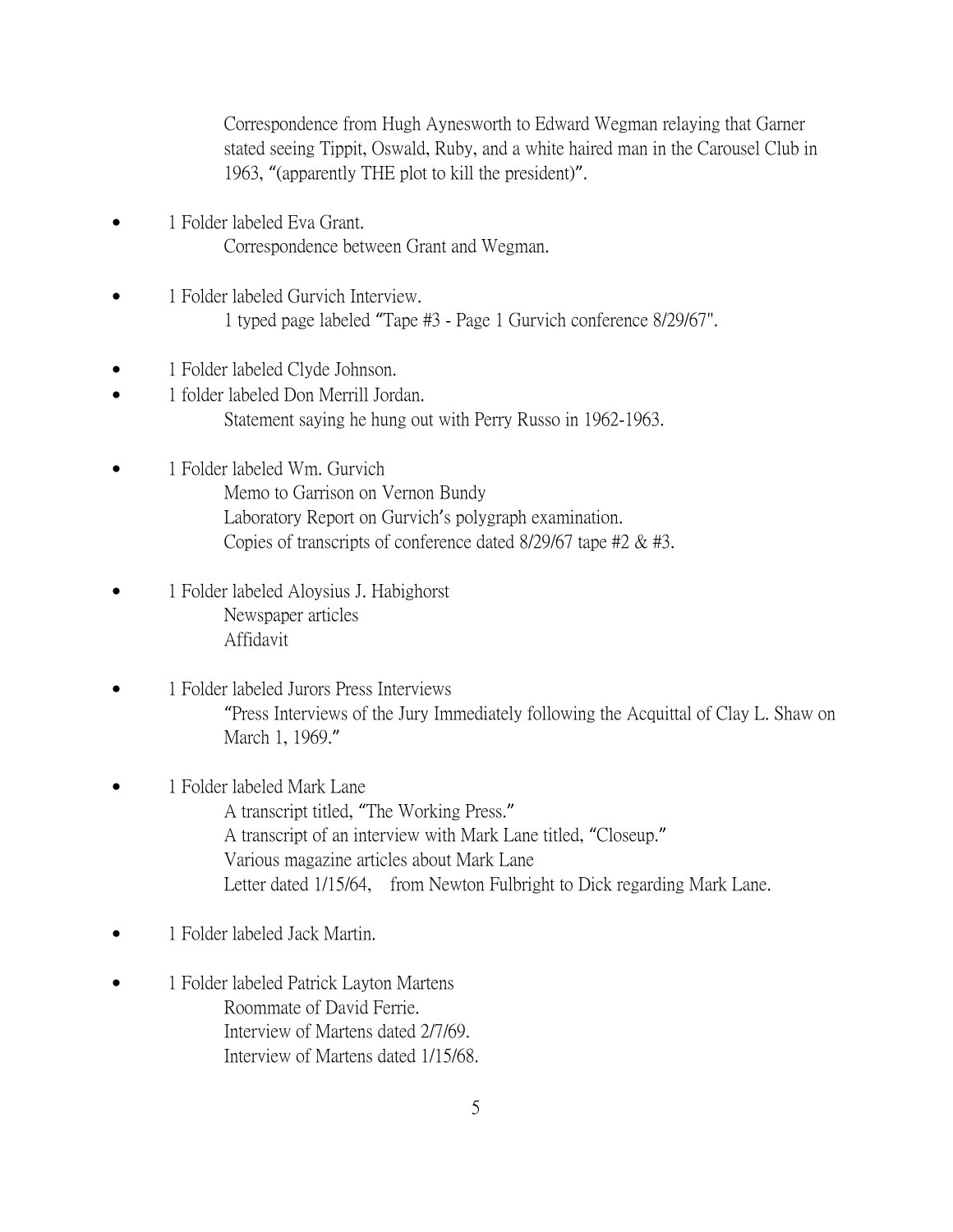Original transcript of William Gurvich and Layton Martins interviews with WWL-TV. Interview with Martens dated 3/12/67. Interview with Martens dated 4/2/67.

- 1 Folder labeled Sandra Moffett Mc Maines.
- 1 Folder labeled Gordon Novel. Interview with Gordon Novel on 4/16/67 & 4/17/67.
- 1 Folder labeled Oswald Stay in N.O. 4/25 9//25/63.

"Rough Breakdown of Oswald's Whereabouts and Movements After His Return to New Orleans Till the Assassination." "The Reason Why" by al Newman.

- 1 Folder labeled Warren A Reynolds. City of Dallas Police Dept. General Offense Report.
- 1 Folder labeled Jack Ruby. Statement of Mrs. Corrine Verges Villard Death bed Statement by Jack Ruby.
- 1 Folder labeled Perry R. Russo Newspaper Articles Gwen Bach's notes on talk Russo gave at the State-Times the Thursday before 8/7/67. Interview with Russo on 1/27/71. Interview with Russo on 2/27/67. Copy of transcript from first hypnotic session. Russo's application for the New Orleans Police Dept. Date 8/10/70.
- Scrap Book of Newspaper clippings titled "State of Louisiana vs. Shaw (Feb 1, 1969 thru Feb. 9, 1969) TRIAL."
- Scarp Book of Media transcripts and posters.
- 1 Folder containing newspaper clippings related to Garrison taking bribes.
- 1 Folder labeled Newsweek Aynesworth.